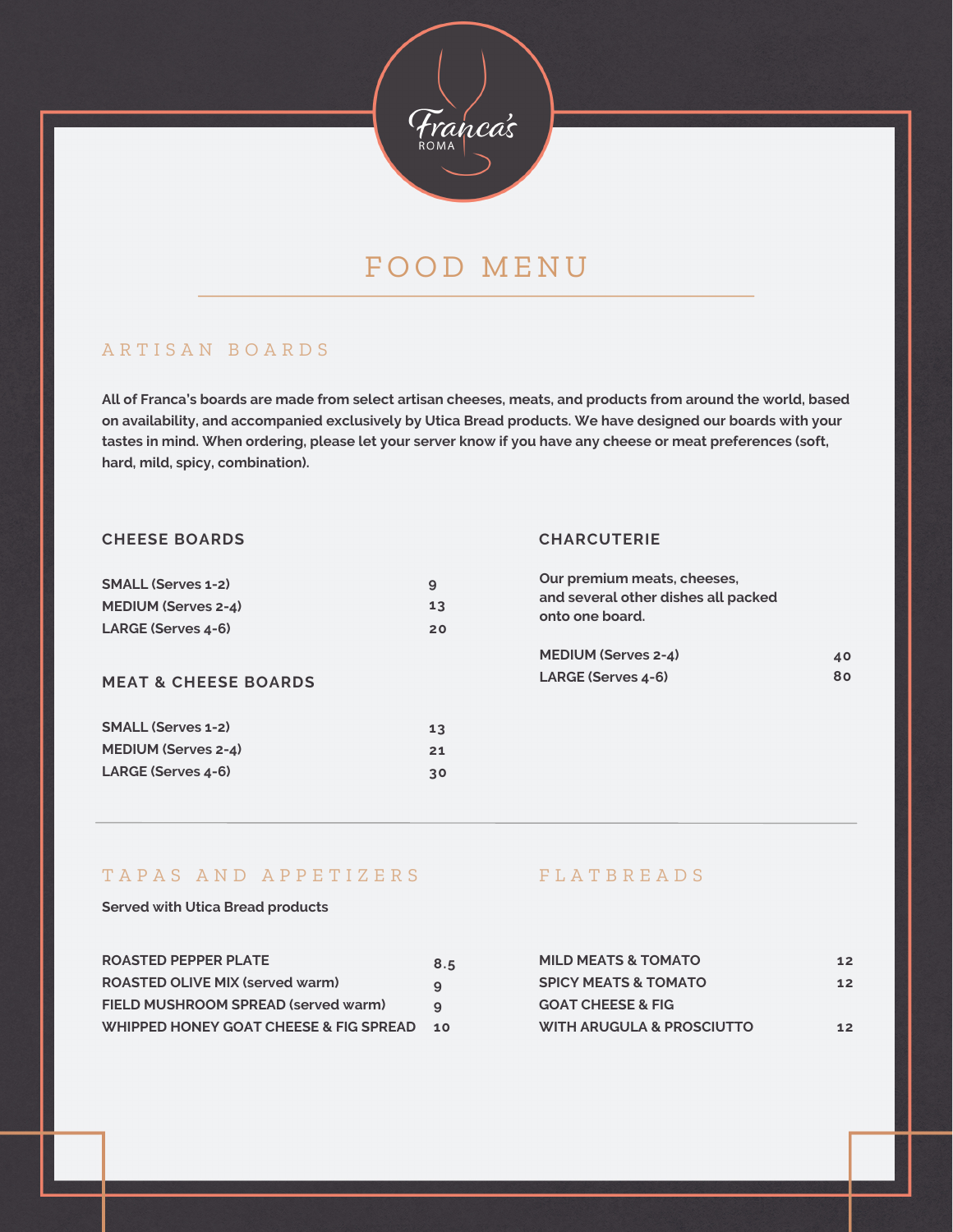

## SANDWICHES & BURGERS

**\*Served with chips and a pickle.**

**CAROLINA PULLED PORK SANDWICH**

| CAROLINA PULLED PORK SANDWICH<br>House-smoked pulled pork in our house-made BBQ sauce, topped with apple slaw.                                          | 12.5         |
|---------------------------------------------------------------------------------------------------------------------------------------------------------|--------------|
| <b>BRISKET SANDWICH</b><br>House-smoked full brisket seared on the flat-top and topped with cheddar cheese and<br>our house-made BBQ sauce.             | 13           |
| <b>SMASH BURGER</b><br>Two seared and smashed 80/20 patties with cheese and house-made burger sauce.<br>Make it a double                                | 12.5<br>16.5 |
| <b>CAPPY SMASH BURGER</b><br>Our regular smash burger with hot capicola, mustard, and our house-made BBQ sauce.<br>Make it a double                     | 13.5<br>17   |
| <b>HANGOVER SMASH BURGER</b><br>Our cappy smash burger with a fried egg on top.<br>Make it a double                                                     | 14.5<br>19   |
| <b>RICARDO'S CUBAN SANDWICH</b><br>Our house-smoked pulled pork with serrano ham, swiss cheese, pickles and mustard.<br>Pressed inside a ciabatta roll. | 13           |

## N A C H O P L A T E S

**Tri-color tortilla chips baked with a threecheese blend. Served with a side of salsa, sour cream, and jalapeños.**

| <b>Cheese</b>      | 11   |
|--------------------|------|
| <b>Pulled Pork</b> | 14   |
| <b>Brisket</b>     | 15.5 |

### F E A T U R E D M E N U I T E M

### **YUPPY NACHOS**

**Tri-color tortilla chips topped with a three-cheese blend, grilled chicken, honeyed goat cheese, and fig. Baked and served with a side of salsa, sour cream, and jalapeños. 16**